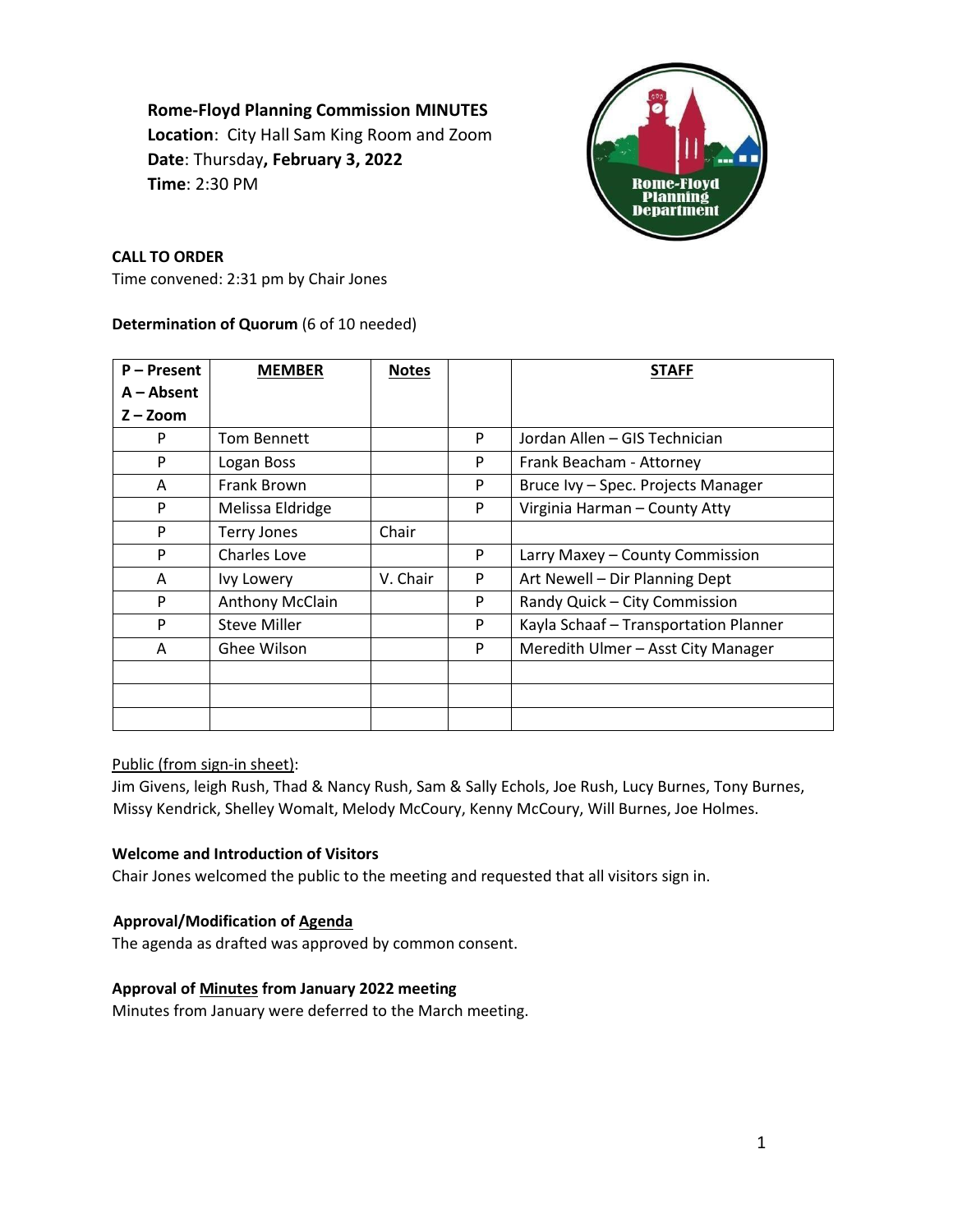## **CITY OF ROME REZONING & SPECIAL USE PERMIT APPLICATIONS:**

## **Z22-02-01**

For property at **707 E 2nd Ave**., Floyd County Tax Parcel(s) J14F175, Applicant/Owner: **Buckel Design Group, LLC & Bellsouth Telecommunication**, LLC request(s) rezoning from Community-Commercial to Multifamily-Residential.

Chair Jones opened the public hearing. Artagus Newell presented the facts and the application to the Commission and the public.

David Buckel (via Zoom) spoke in favor of the request, stating the town houses would replace the existing AT&T building. Mr. Buckel stated, a total of 31 townhomes, 21 which will be rear-loaded, three stories and two-car garages and facing 2<sup>nd</sup> Ave., and 10 front-loaded with two stories and a one car garages. There will be one driveway cut off 2<sup>nd</sup> Ave with a turning lane and emergency access off Park Court. This would serve as infill residential development near the city center. This would decrease pavement and meet stormwater requirements. This development is not as ideal for UMU or CC and is intended to keep townhouses closer to the city center. Also speaking in favor was Joe Holmes, Ledbetter Properties, stating the townhouse ULDC amendment is necessary for this project to happen. Speaking in opposition was Shelly Womack, with concerns/questions of rental or owner-occupied units, and their appearance. Mr. Buckel and Mr. Holmes respectively answered some details are pending, but the units will be market-rate.

## Staff Recommendation: Approval

Chair Jones closed the public hearing and opened it up for Commission comments. Commissioner Boss asked the City Staff's opinion. Newell answered approval, and that residential was previously on the site. Commissioner Miller questioned the approval recommendation when the Comprehensive Plan shows commercial. Newell answered there was previous residential on the property, and the recent rezoning to residential across the street. Mr. Holmes answered more residential is needed.

|     | <b>MEMBER</b>      |     | <b>MEMBER</b> |           | <b>MEMBER</b>        |
|-----|--------------------|-----|---------------|-----------|----------------------|
|     | M - Motion         |     | $S - Second$  |           | $AB - Abstractained$ |
| M   | <b>Tom Bennett</b> | Yes | Terry Jones   |           | Anthony McClain      |
| Yes | Logan Boss         | Yes | Charles Love  | <b>No</b> | <b>Steve Miller</b>  |
| Ab  | Frank Brown        | Ab  | Ivy Lowery    | Ab        | Ghee Wilson          |
| Yes | Melissa Eldridge   |     |               |           |                      |

Motion to **APPROVE – Carried** 6-1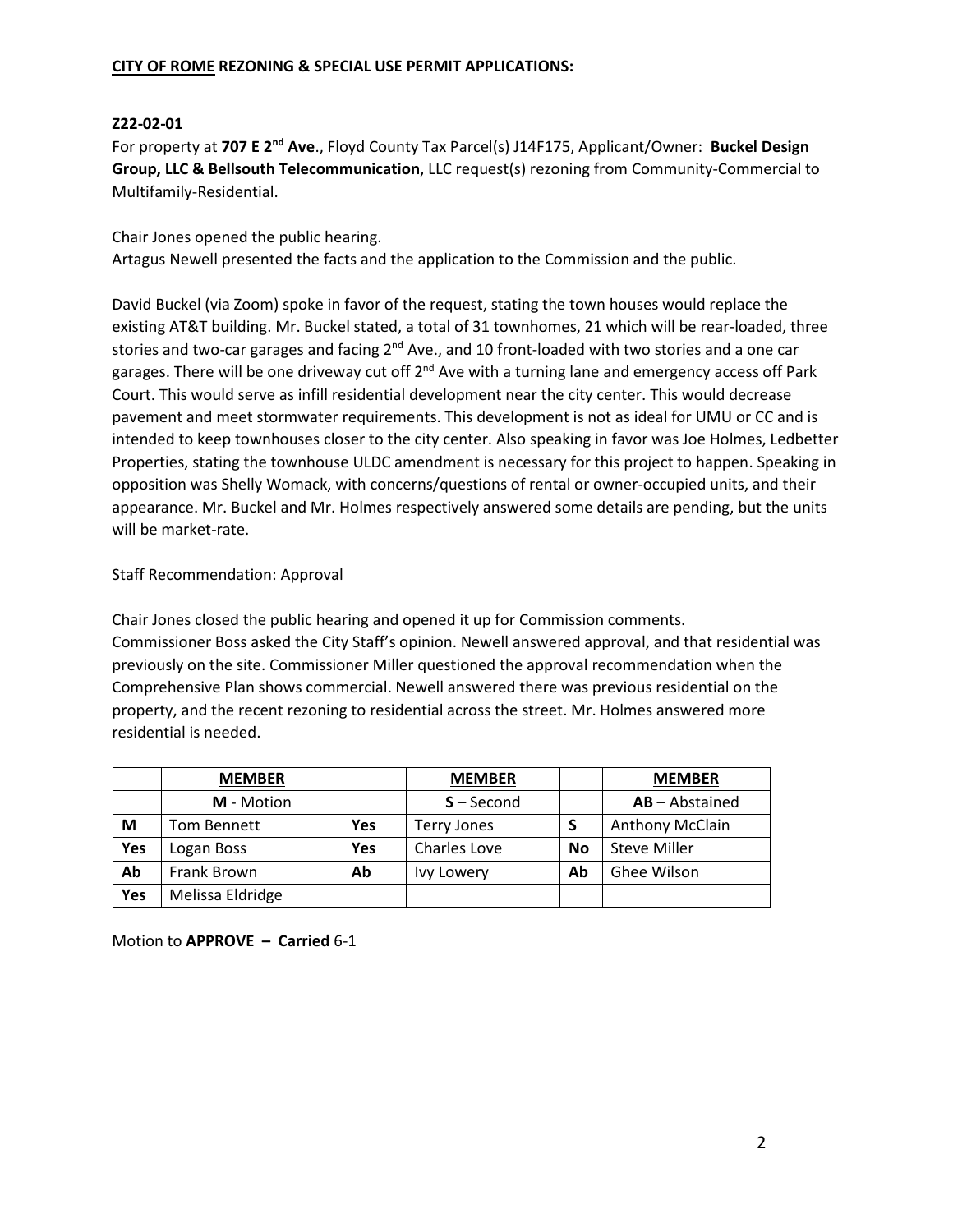## **FLOYD COUNTY REZONING & SPECIAL USE PERMIT APPLICATIONS**

## **Z22-02-02**

For property at **0 Calhoun Highway**, Floyd County Tax Parcel L11Z003, Applicant/Owner **7 Lights Investment LLC/Hermitage Partners LLC** requests rezoning from Heavy-Industrial to Suburban-Residential/Multi-Family Residential.

Chair Jones opened the public hearing. Artagus Newell presented the facts and the application to the Commission and the public.

Darin Harden, 230 Old Hwy 41, Adairsville, spoke in favor of the request. Mr. Harden stated the development was in efforts to find a tract for residential in the Model School District, and this property has utilities already in place, and that this parcel due to its shape would be tough for industrial development and housing is needed to accommodate the industrial growth. The split zoning would have attainable housing with townhouses priced from \$175-260,000 and provide housing closer to employment centers. The property has been marketed for eleven years for industrial with no takers. The sales contract would have buyers' acknowledgment of the industrial uses nearby, as well as the railroad and agricultural operations. Missy Kendrick, Development Authority President spoke in favor of the request, stating this was a tough one for them, as they need industrial property but also need housing for the employees. Ms. Kendrick stated they've looked this property over, to see how it could work for industrial. Ms. Kendrick mentioned while buffers are required for industrial against residential, the reverse is not so, and that buffers might be good, along with the acknowledgement in the sales contract.

Speaking in opposition was Lucy Burns, MLK Blvd. Mrs. Burns's family owns the adjacent property which is an active farming operation, and she is concerned about any new neighbors complaining about not only their operations but the industrial uses (Ball, Steel plant, etc.) There are 10-12 trains daily passing by, and she can't imagine that new neighbors will want to tolerate these and other noises, etc., even if they acknowledge their existence in sales contracts. Mrs. Burns feels the existing industrial zoning is more compatible with the heavy farming operations her family has, that the project is not conducive to the rural area, and incompatible with the Comprehensive Plan which shows the property as industrial. Thad Rush, Calhoun Rd. spoke in opposition to the request. Mr. Rush stated the project is entirely different from the Comprehensive Plan, that the creek should not be a problem for industrial development anymore than it would be for residential, and that the 25' setback is not enough for buffer protection. Mr. Rush is concerned that kids or others would get into the creek and onto his property and also concerned about his liability. Mr. Rush stated this is spot-zoning, that the houses would be fewer than 100' from the railroad, and that no sales contract will stop people from ultimately complaining about the existing agricultural and industrial uses.

Mr. Harden gave a rebuttal stating the traffic shouldn't be an issue.

Staff Recommendation: Newell presented the request which is rezone a portion to S-R and a portion to M-R for a mix of single-family homes and townhomes. The property is zoned Heavy Industrial and slated for industrial on the Future Land Use Map. Newell mentioned, that do to the shape of the parcel and the required setbacks, industrial could be tough, and showed a map with setbacks outlined for illustrative purposes.

Commissioner Miller stated this is essentially a Mill Village, however, is concerned about spot zoning and not meeting the Comprehensive Plan.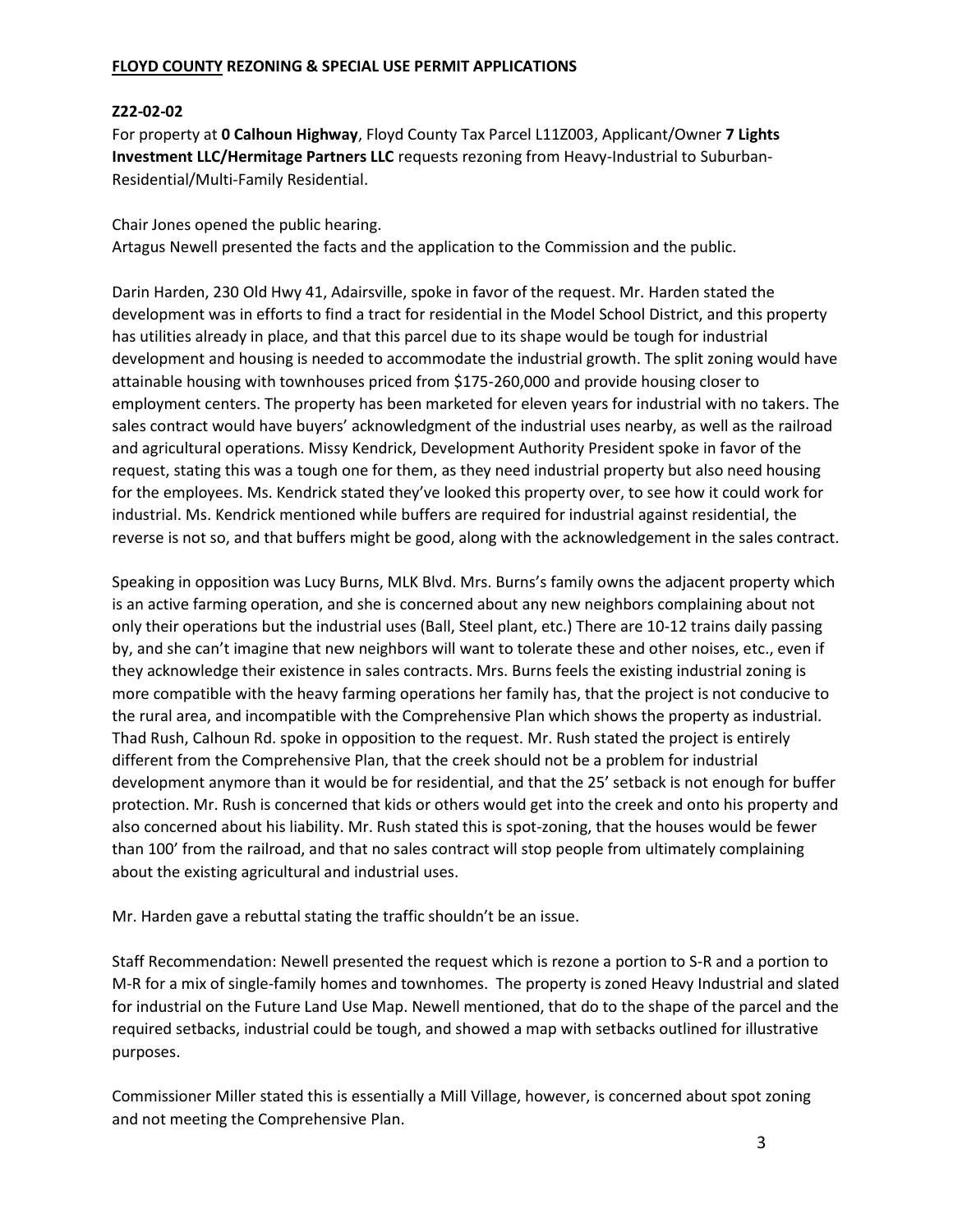Commissioner Love stated the railroad line in North Rome and the train traffic makes it hard to sleep, and that the same issue would occur here. Commissioner Love stated the residents wouldn't necessarily work at the adjacent plants.

Chair Jones asked Mrs. Burns to elaborate on the railroad traffic. Mr. Rush stated it's a Norfolk Southern mainline and always active. Commissioner Love stated it's the same line in North Rome. Commissioner Jones asked if the train sometimes stops, and Mr. Rush said sometimes. Commissioner McClain said he understands Mr. Rush has an established use, and that the applicant is trying to solve the use of the space, but that heavy industrial to residential is huge jump. Commissioner McClain acknowledged that we need more affordable housing, but that this was an unsuitable area.

Commissioner Love stated people would be buying with a full awareness of the existing and possible other uses and that Rome has to grow.

Commissioner Bennett stated that he hates to give up industrial land but that this is infill in the County.

Commissioner Eldridge asked about the phasing. Mr. Harden; the townhomes would be first, followed by the detached homes.

Commissioner Boss stated he felt the proposal is a bad idea.

Commissioner McClain stated the Planning Commission's job is to have a positive impact on the community and we need housing in this price range but is skeptical of the success of this project.

Chair Jones closed the public hearing and opened it up for commission comments.

|           | <b>MEMBER</b>    |            | <b>MEMBER</b>       |                | <b>MEMBER</b>       |
|-----------|------------------|------------|---------------------|----------------|---------------------|
|           | M - Motion       |            | $S - Second$        |                | AB-Abstained        |
| <b>NO</b> | Tom Bennett      | <b>YES</b> | <b>Terry Jones</b>  | M              | Anthony McClain     |
| <b>S</b>  | Logan Boss       | <b>NO</b>  | <b>Charles Love</b> | <b>YES</b>     | <b>Steve Miller</b> |
| AB        | Frank Brown      | -          | <b>Ivy Lowery</b>   | $\blacksquare$ | Ghee Wilson         |
| <b>NO</b> | Melissa Eldridge |            |                     |                |                     |

Motion to **Deny** by McClain; Seconded by Boss; carried 4-3

## **Z22-02-03**

For the property at **0 Rockmart Hwy**, Floyd County Tax Parcels K17085, K17086 and K17087, Applicant/Owner: **Jim Givens/Ashley Evans Development, LLC**, requests rezoning from Suburban Residential to Community Commercial.

Chair Jones opened the public hearing.

Artagus Newell presented the facts and the application to the Commission and the public.

Staff Recommendation: Denial